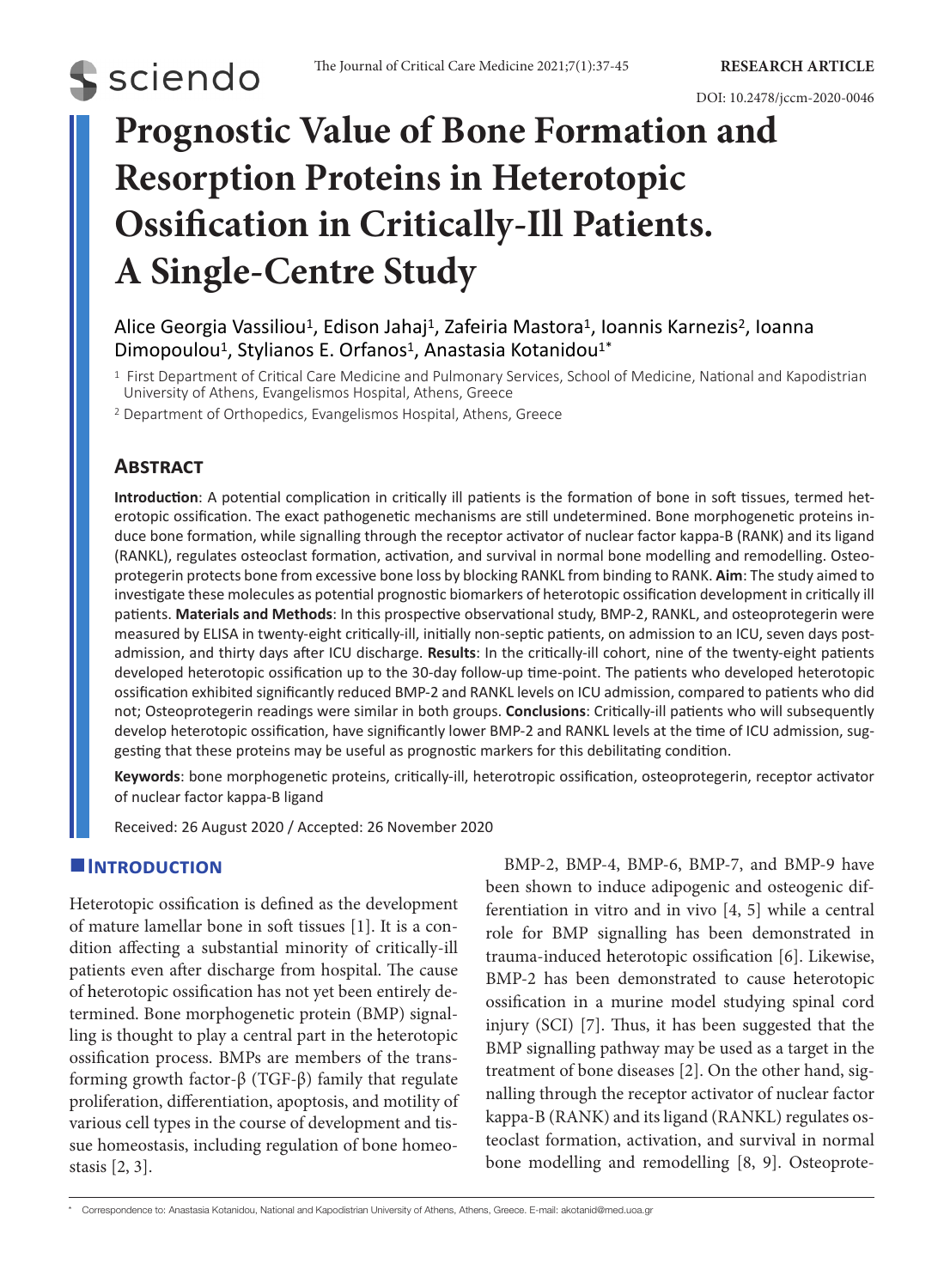**38 •** The Journal of Critical Care Medicine 2021;7(1) Available online at: www.jccm.ro

gerin prevents RANKL from binding to RANK, thus preventing excessive bone loss [10].

In critically-ill patients, the timely diagnosis of heterotopic ossification has been a challenge. Age, sex, and previous trauma and surgery have been proposed as predisposing factors. Laboratory data, such as increased serum alkaline phosphatase are considered non-specific, while elevated serum creatine kinase has been suggested to be associated with a more aggressive course of heterotopic ossification [11]. Until now, there is no way to identify critically-ill patients who will develop this condition.

The present study aimed to investigate serum biomarkers as possible indicators of heterotopic ossification development in a cohort of ICU patients.

## **MATERIALS AND METHODS**

The study was approved by the Hospital's Ethics Committee (study approval number 80 – 1/2/2010). All procedures conformed with the Helsinki Declaration. Informed written consent was obtained from all patients' next-of-kin before any study procedure.

#### **Study Design**

A prospective, observational study of critically ill patients treated in one academic, multidisciplinary ICU.

#### **Study Population**

All consecutive admissions to the intensive care unit of the "Evangelismos" General Hospital, Athens, Greece, were screened for eligibility over fifteen months from the 16th of June 2012 to the 27th of September 2014.

Exclusion criteria were:

- sepsis within the first 24 hours of ICU admission [12]
- BMI greater than  $35 \text{ kg/m}^2$
- age less than 18 years
- pregnancy
- total ICU stay less than three days
- end-stage cancer or brain death
- no need for mechanical ventilation
- re-admission or transfer from another ICU
- • contagious diseases (human immunodeficiency virus, hepatitis)
- • oral intake of corticosteroids at an equivalent dosage of ≥1mg/kg prednisone per day for more than one month

Out of sixty-four patients screened for eligibility, thirty-six patients were initially included in the study based on the above criteria. The study number was also reduced by patients refusing consent. Finally, twentyeight critically-ill patients, twenty-one male and seven female, completed the study, as an additional eight patients were lost to follow-up (Figure 1).

The patients enrolled in the study were mainly neurosurgical and trauma patients. Clinical and laboratory data were recorded for all enrolled patients.

ICU admission anthropometric data, severity scores and medical history were noted.

Blood samples were drawn at three-time points:

- on ICU admission (baseline)
- Seven days following admission
- • Thirty days after ICU discharge, approximately two months post-admission to the ICU.

The demographics and clinical characteristics of the patients are listed in Table 1.

Patients were followed-up for 30 days following discharge from the ICU.

Patients were allocated to two groups based on the development of heterotopic ossification at any point during their ICU stay or during the 30-day follow-up period, as verified by X-rays.

This resulted in two groups:

- Group 1. heterotopic ossification -positive,  $N=9$
- Group 2. heterotopic ossification -negative,  $N=19$

None of the patients had heterotopic ossification on admission.



**Fig. 1. Study enrolment flow chart**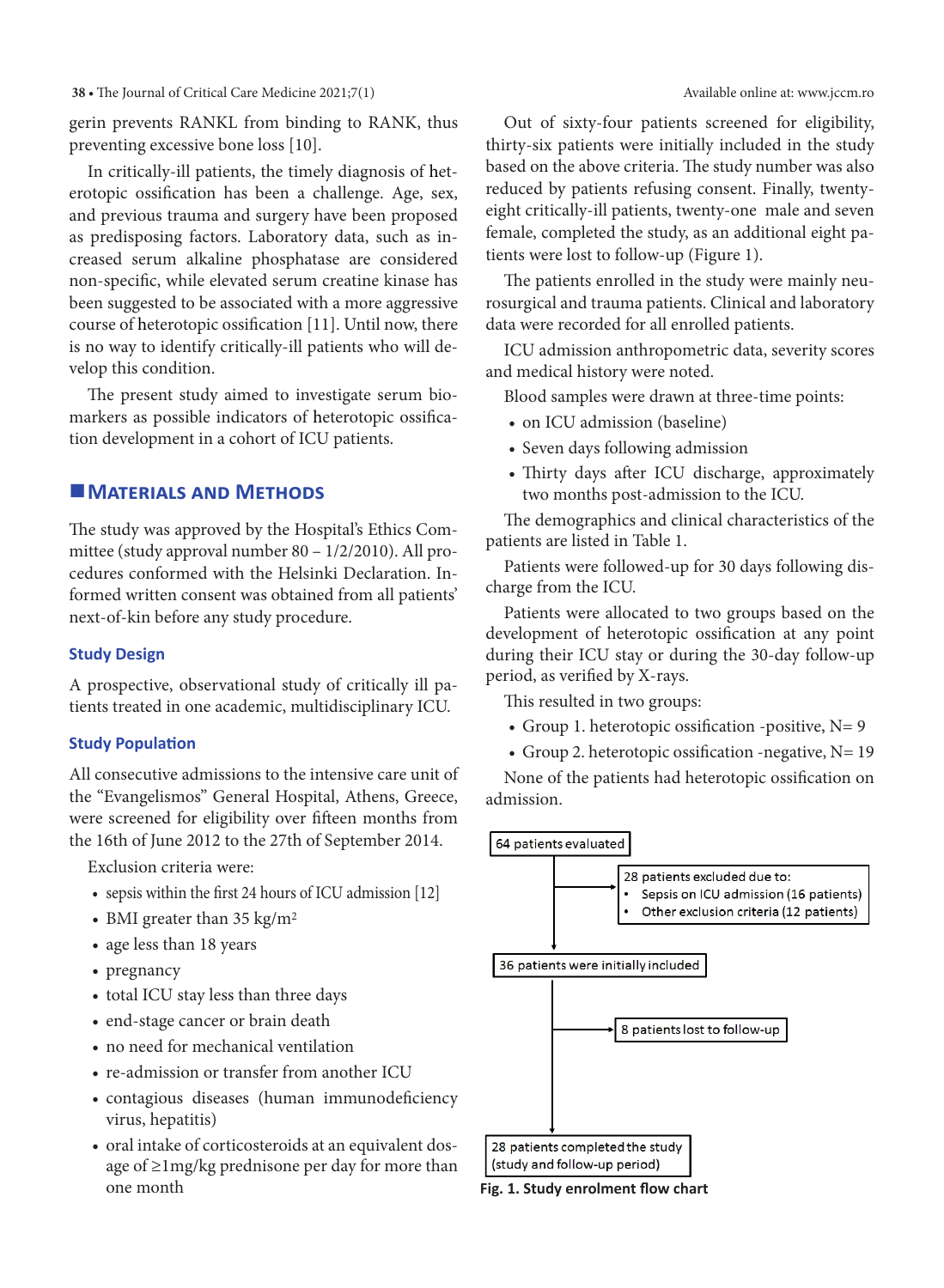| Table 1.Demographics on ICU admission and important outcomes of the patients who developed heterotopic ossifica- |
|------------------------------------------------------------------------------------------------------------------|
| tion (HO) (HO-positive) versus those who did not (HO-negative).                                                  |

| <b>Demographics/Outcomes</b>     | <b>HO-positive patients</b> | <b>HO-negative patients</b> | p-value |
|----------------------------------|-----------------------------|-----------------------------|---------|
| Number of patients (N)           | 9                           | 19                          |         |
| Age                              | 51(19)                      | 51(14)                      | ns      |
| Sex                              |                             |                             | ns      |
| Male                             | $\overline{7}$              | 14                          |         |
| Female                           | $\overline{2}$              | 5                           |         |
| APACHE II, mean (SD)             | 16(6)                       | 17(5)                       | ns      |
| SOFA, mean (SD)                  | 7(1)                        | 7(2)                        | ns      |
| CRP (mg/dl), (median, IQR)       | $5.1(1.6-12.0)$             | $5.5(1.1-8.8)$              | ns      |
| PCT (ng/ml), (median, IQR)       | $1.1(0.2-2.5)$              | $0.1(0.1-0.8)$              | ns      |
| Creatinine (mg/dl), mean (SD)    | 0.7(0.2)                    | 0.9(0.3)                    | ns      |
| Vitamin D (ng/ml), (median, IQR) | $6.8(4.2-13.6)$             | $12.7(6.5-16.8)$            | ns      |
| Diagnosis                        |                             |                             | ns      |
| Medical                          | 0%                          | 15.8%                       |         |
| Surgery/Trauma                   | 100%                        | 84.2%                       |         |
| Medical                          | $\mathbf 0$                 | 3                           |         |
| Cerebral abscess                 |                             | 1                           |         |
| Subarachnoid haemorrhage         |                             | 1                           |         |
| Cerebral haemorrhage             |                             | 1                           |         |
| Surgical Emergency               | 5                           | 8                           |         |
| Thoracic                         | 0                           | 0                           |         |
| Neurosurgery                     | 5                           | 8                           |         |
| Abdominal                        | 0                           | 0                           |         |
| Trauma                           | 4                           | 8                           |         |
| Comorbidities                    | 3                           | 7                           | ns      |
| CAD                              | $1\,$                       |                             |         |
| Arterial Hypertension            | $1\,$                       | 6                           |         |
| Hypothyroidism                   | $\mathbf{1}$                | $\overline{2}$              |         |
| Mechanical ventilation (days)    | 20 (17-25)                  | 22 (16-30)                  | ns      |
| ICU Length of Stay (days)        | 29 (21-35)                  | 30 (22-40)                  | ns      |
| Sepsis                           | 66.7%                       | 84.2%                       | ns      |
| Day of sepsis                    | $10(7-12)$                  | $8(5-10)$                   | ns      |

ns; p-value> 0.05. Number of patients (N) and percentages of totals (%), mean ± SD, or median (Q1-Q3) are given. The Student's t-test or the non-parametric Mann-Whitney test were used for quantitative variables, accordingly, and the chi-square test or the Fisher's exact for qualitative variables. APACHE II, SOFA score, circulating PCT, CRP, creatinine, and vitamin D levels were estimated on ICU admission (within 24 hours). Day of sepsis denotes the day on which sepsis occurred. APACHE= Acute physiology and chronic health evaluation; CAD= Coronary artery disease; CRP= C-reactive protein; ICU= Intensive care unit; PCT= Procalcitonin; SOFA= Sequential organ failure assessment.

#### **Measurement of Biomarkers**

BMP-2, 4, 6, 7, RANKL, and OPG were measured in plasma samples by enzyme-linked immunosorbent assay (ELISA), according to the manufacturers' instructions. BMP-2, 4, 7, RANKL, and Osteoprotegerin was purchased from Elabscience [Elabscience, Houston, USA] and BMP-6 from Sigma-Aldrich [Sigma-Aldrich, Saint Louis, USA].

On Day 7 post-admission to the ICU, and Day 30 of the follow-up period, X-rays of the large joints, knee, elbow, shoulder, pelvis, and hip, were obtained from all patients to verify the presence of heterotopic ossification.

Measurements were performed using the Brooker classification for the hip and the Graham classification for the elbow, by a specialist orthopedist who was blinded to the biochemical marker data.

#### **Statistical Analysis**

Individual values, mean (SD) for normally distributed variables, or median with interquartile range (IQR) for variables with skewed distribution, are given.

The Student's t-test, the non-parametric Mann-Whitney test, one-way ANOVA for repeated measures or Kruskal-Wallis ANOVA followed by Dunn's post hoc test were used, accordingly.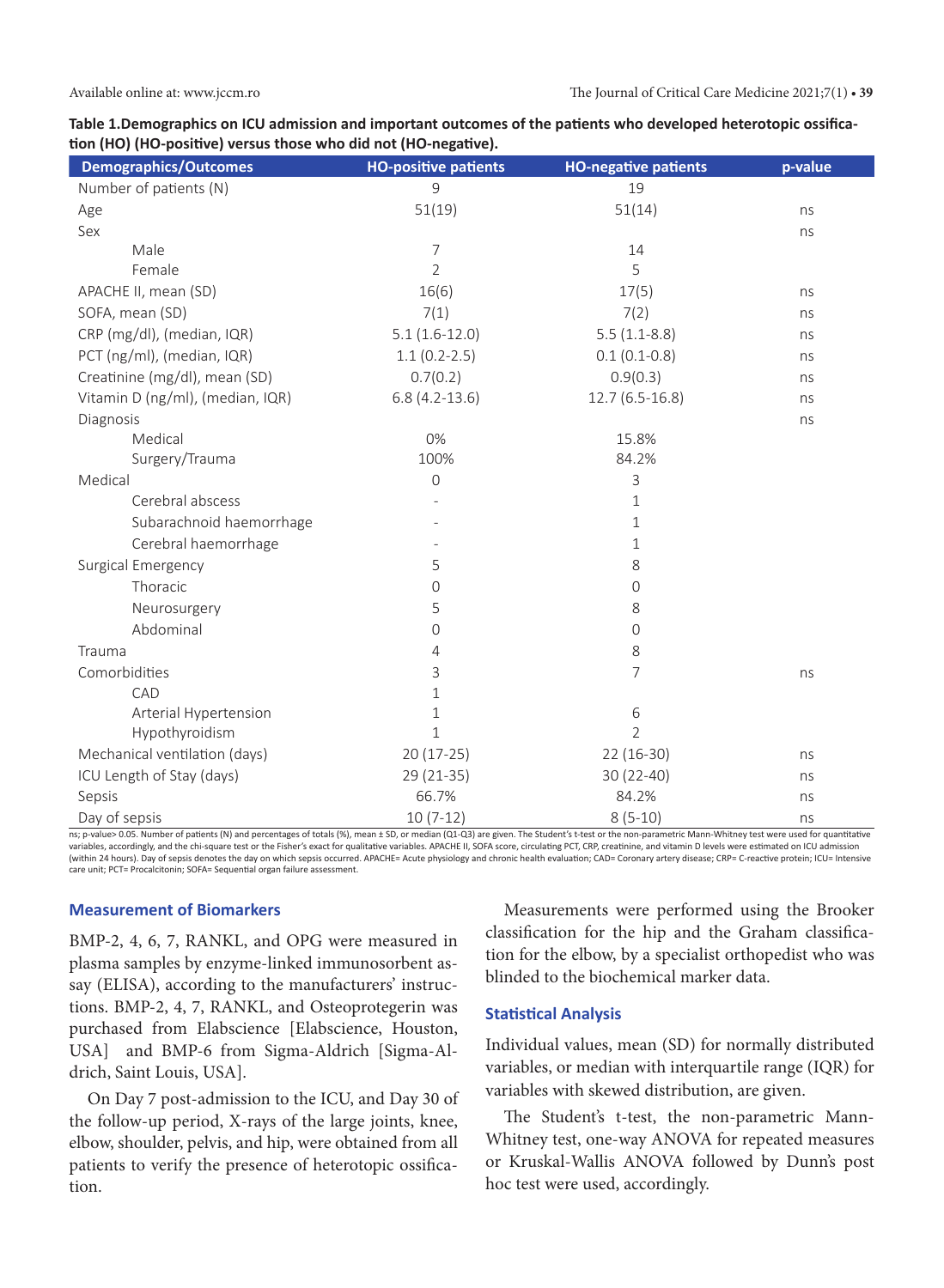**40 •** The Journal of Critical Care Medicine 2021;7(1) Available online at: www.jccm.ro

The chi-square test or Fisher's exact were used to examine associations between qualitative variables. Receiver operating characteristic (ROC) curves were plotted after that using ΗΟ development as the classification variable and BMP-2 and RANKL levels on ICU admission as prognostic variables. The optimal cut-off value for predicting heterotopic ossification was calculated as the point with the greatest sensitivity and specificity.

The power of the study was calculated post-hoc.

GraphPad Prism 6 (GraphPad Software, Inc) was used for the analyses.

The significance level was set at  $\alpha$  = 0.05.

#### **Results**

Among the 28 critically-ill adult patients who completed the study, 75% were male, and 25% were female. The mean (SD) age of the population was 51 (16) years old.

The mean admission acute physiology and chronic health evaluation (APACHE) II score was 17 (5) and of the sequential organ failure assessment (SOFA) score 7 (2). The overall ICU mortality rate amongst our study patients was 7%. Approximately 90% of the patients were trauma patients (43%) and surgical (46%) patients. The remainder had diagnosed medical conditions.

About 80% of the patients developed sepsis during their ICU stay. Demographics, severity scores, and outcomes of the two patient groups are listed in Table 1.

X-rays showed that during the 30-day follow-up period, nine patients developed heterotopic ossification. Seven patients developed mild bilateral heterotopic ossification (Brooker grade 1 or 2), while two developed mild unilateral heterotopic ossification (Brooker grade 1). Four of these patients also developed Graham Class I heterotopic ossification in one elbow.

Human BMP-2, 4, 6, 7, RANKL, and OPG were measured simultaneously by enzyme-linked immunoassay (ELISA) in the three time-point samples of all patients.

Nine of the twenty-eight patients developed heterotopic ossification during the follow-up period. The results revealed that the patients who developed heterotopic ossification had significantly reduced ICU admission BMP-2 levels compared to patients who did not [566.7 (216.7-883.3) pg/ml vs 1300 (566.7-2817) pg/ml, respectively; p= 0.037] (Figure 2a).

ICU admission RANKL levels were also lower in the patients who subsequently developed heterotopic ossification [1.495 (0.285-2.465) ng/ml vs. 2.465 (1.535- 6.67) ng/ml; p= 0.048] (Figure 2b).

The OPG admission levels and the RANKL: OPG ratio were similar in both groups (Figure 2c and d).

In the patients who developed heterotopic ossification, the levels of BMP-2 were increased by Day 7, whereas by Day 30 of the follow-up period, they tended to increase ( $p= 0.064$ ) (Figure 3a).

The patients who did not develop heterotopic ossification had stably elevated BMP-2 levels during the entire study period (Figure 4a).

A small rise was observed in RANKL levels in the heterotopic ossification patients on Day 30 of the follow-up period (Figure 3b). OPG levels and the RANKL: OPG ratio remained unaltered during the entire study period in both groups (Figure 3c and d and Figure 4c and d).

BMP-4, 6, and 7 were only detectable in a small per cent of the patients. This precluded any further statistical analysis.

A ROC curve was generated to determine the prognostic accuracy of BMP-2 and RANKL admission levels.

The area under the ROC curve (AUC) and 95% confidence intervals (CI) for detecting the main outcome, i.e. heterotopic ossification development, was estimated for BMP-2 at 0.823 (0.623-1.023, p= 0.038) and for RANKL at 0.767 (0.557-0.977, p= 0.048) (Figure 5). BMP-2 at 833 pg/ml showed a sensitivity of 80% and a specificity of 69.2%, while RANKL at 1.52 ng/ml showed a sensitivity of 71.4% and a specificity of 80%.

Additional parameters analysed in the cohort with regards to their association with heterotopic ossification development, included age, sex, diagnostic category, APACHE II, SOFA score, procalcitonin (PCT), C-reactive protein (CRP), creatinine, and vitamin D levels, all recorded on ICU admission (Table 1).

There was no significant difference between the two groups concerning the quantitative variables (Student's t-test or non-parametric Mann-Whitney test (p>0.05) or the qualitative variables (chi-square test or the Fisher's exact (p>0.05) (Table 1).

#### **Discussion**

In the present study, we demonstrated that in a critically-ill cohort, patients who will develop heterotopic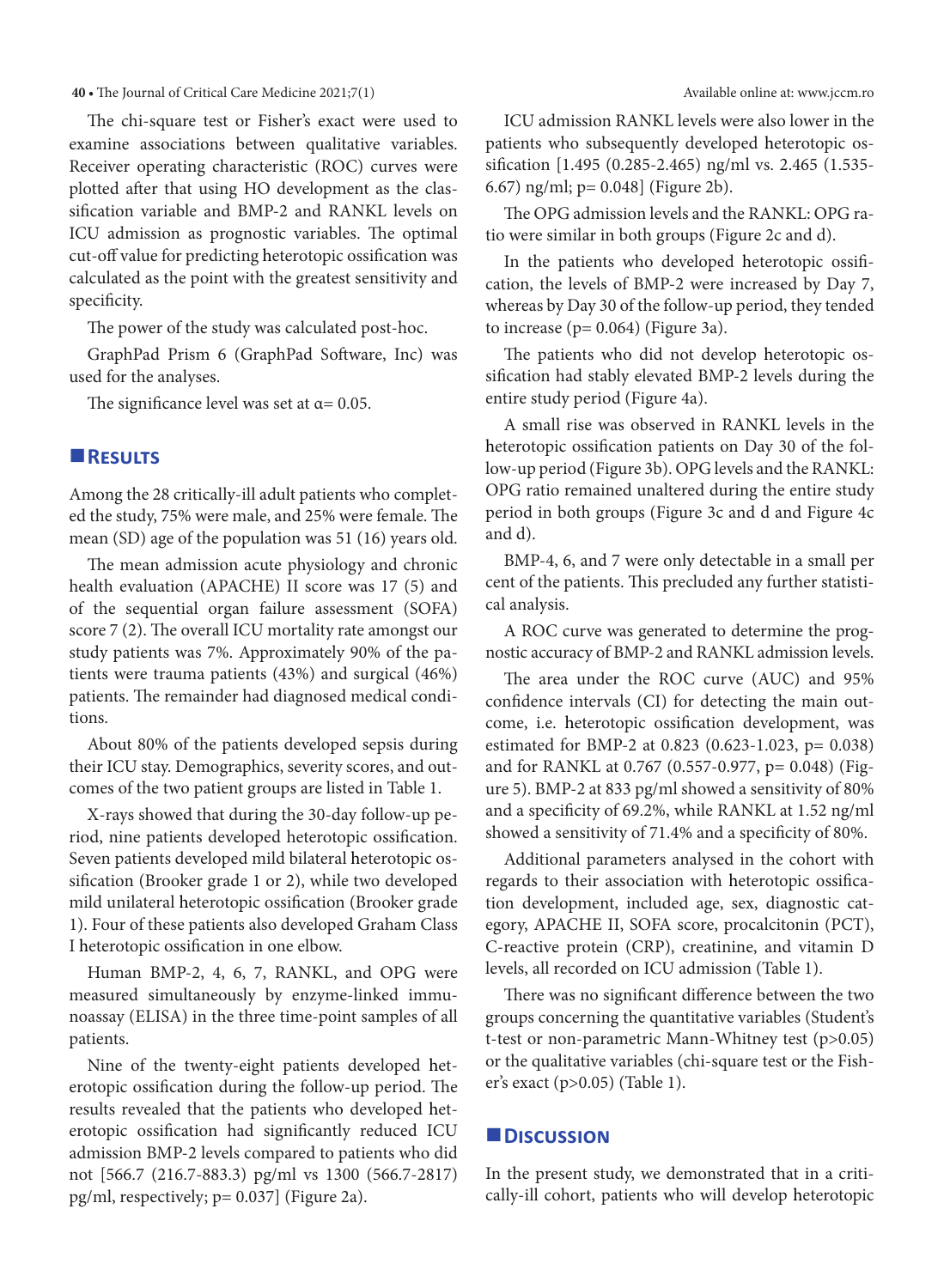

**Fig. 2. BMP-2, RANKL and Osteoprotegerin levels on admission. a) BMP-2, b) RANKL, c) Osteoprotegerin and d) RANKL: Osteoprotegerin ratio were measured in 28 critically ill, initially non-septic patients on ICU admission. Patients were subsequently categorised as heterotopic ossification-positive (those who subsequently developed heterotopic ossification, yes, N= 9) and heterotopic ossification -negative (those who did not develop heterotopic ossification, no, N= 19). Two-group comparisons were performed with the non-parametric Mann-Whitney test, \* p< 0.05. Data are presented as box plots. Line in the box, median value; box edges, 25th to 75th centiles; whiskers, range of values; bullet points, outliers. BMP-2= bone-morphogenetic protein 2, RANKL= receptor activator of nuclear factor kappa-Β ligand, OPG= osteoprotegerin.**



**Fig.3. Time course of BMP-2, RANKL and OPG levels during ICU stay and the follow-up period in the patients who developed heterotopic ossification. a) BMP-2, b) RANKL, c) OPG and d) RANKL: OPG ratio were measured in 9 patients who developed heterotopic ossification on ICU admission (0), and thereafter seven days post-admission (7) and 30 days following ICU discharge (30). Data are presented with box plots. Line in the box, median value; box edges, 25th to 75th centiles; whiskers, range of values. Comparisons were performed using one-way ANOVA followed by Dunn's multiple comparisons. BMP-2= bone-morphogenetic protein 2, RANKL= receptor activator of nuclear factor kappa-Β ligand, OPG= osteoprotegerin.**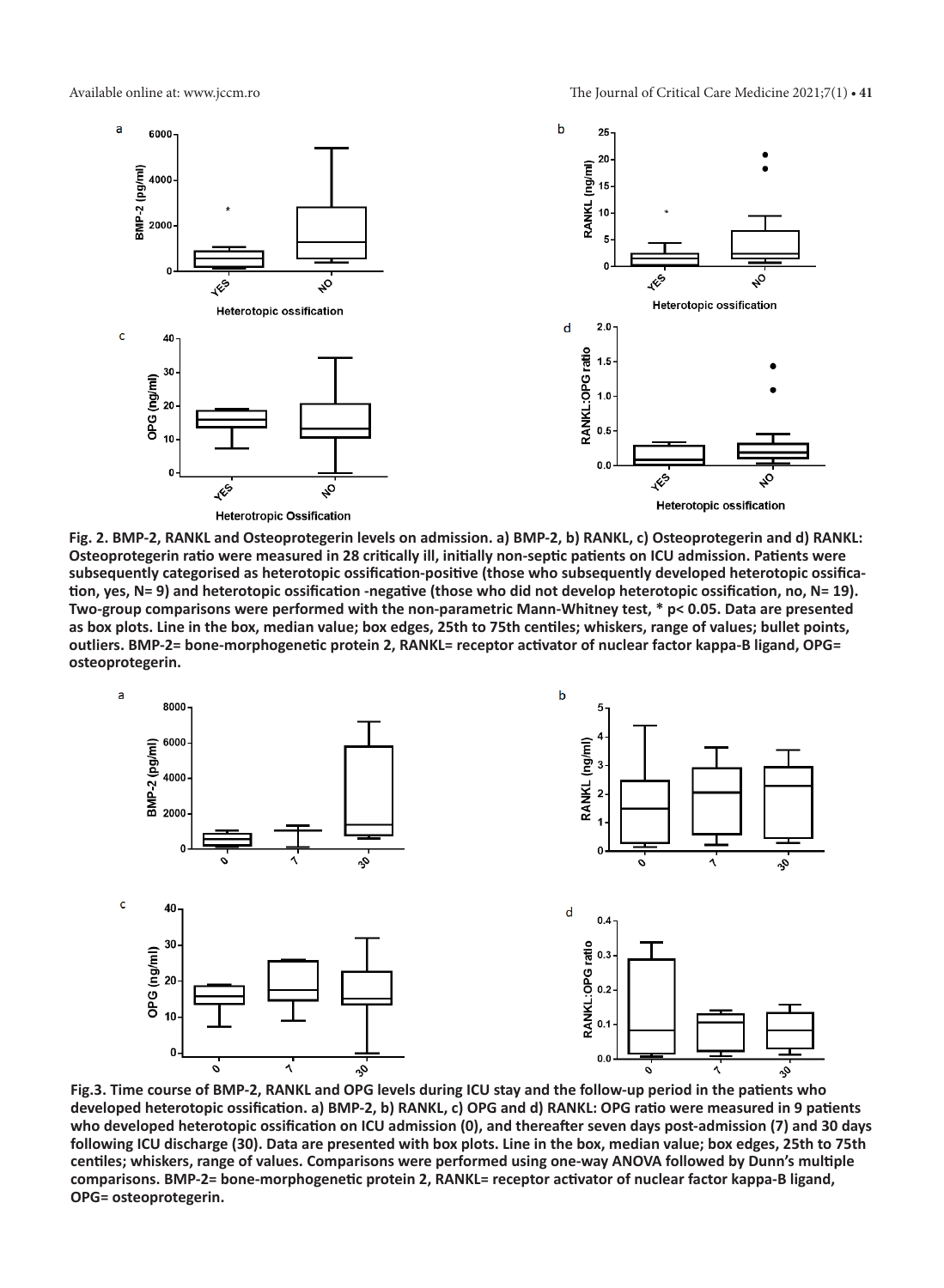**42 •** The Journal of Critical Care Medicine 2021;7(1) Available online at: www.jccm.ro



**Fig. 4. Time course of BMP-2, RANKL and OPG levels during ICU stay and the follow-up period in the patients who did not develop heterotopic ossification. a) BMP-2, b) RANKL, c) OPG and d) RANKL: OPG ratio were measured in 19 patients who did not develop heterotopic ossification on ICU admission (0), and thereafter seven days post-admission (7) and 30 days following ICU discharge (30). Data are presented with box plots. Line in the box, median value; box edges, 25th to 75th centiles; whiskers, range of values; bullet points, outliers. Comparisons were performed using one-way ANOVA followed by Dunn's multiple comparisons. BMP-2= bone-morphogenetic protein 2, RANKL= receptor activator of nuclear factor kappa-Β ligand, OPG= osteoprotegerin.**



**Fig. 5. Receiver operating characteristic (ROC) curve analysis. ROC curves were generated to determine the prognostic accuracy of a) BMP-2 and b) RANKL; the corresponding areas under the curve (AUC) and 95% confidence intervals (CI) were estimated as follows: BMP-2 at 0.823 (0.623-1.023, p= 0.038); RANKL at 0.767 (0.557-0.977, p= 0.048). The levels of**  both molecules were estimated on ICU admission. BMP-2= bone-morphogenetic protein 2, RANKL= receptor activator of **nuclear factor kappa-Β ligand.**

ossification have lower BMP-2 and RANKL levels on ICU admission compared to patients who do not develop heterotopic ossification. This indicates that these proteins might be useful as prognostic markers for this debilitating condition.

The results support the notion that a small but not negligible minority of ICU patients will develop heterotopic ossification during ICU stay or after discharge; no decisive way to identify these patients exists at present.

Furthermore, clinical diagnosis of heterotopic ossification is frequently impeded due to sedation and immobilisation of the patients. The X-ray confirmation of heterotopic ossification may be only evident a few weeks after the initial diagnosis is clinically speculated [13]. Thus, early detection of critically-ill patients who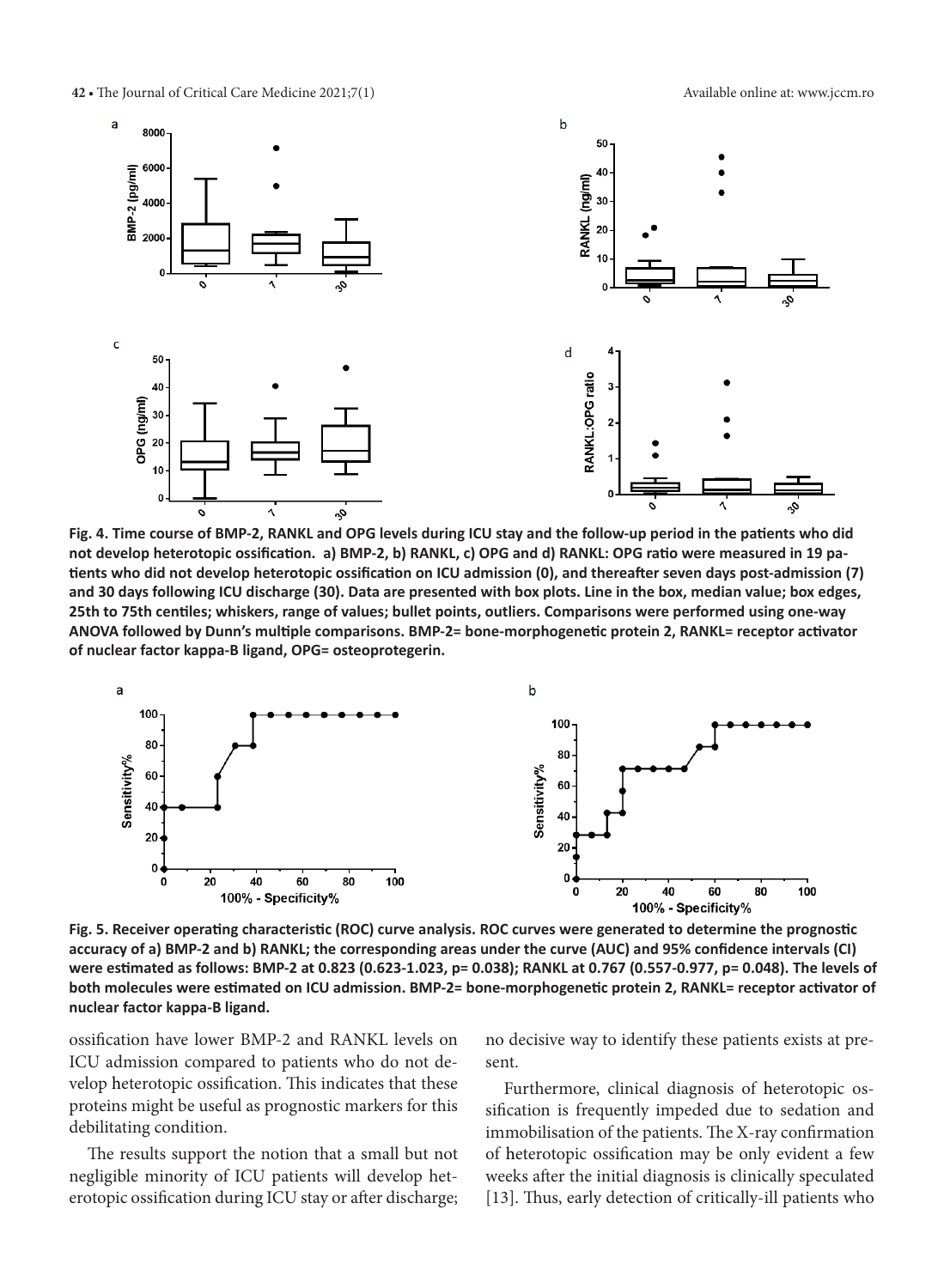will develop heterotopic ossification constitutes a clinical challenge. In the present study, molecules involved in bone modelling and remodelling as potential indicators of heterotopic ossification development in ICU patients were investigated. The results indicated that low levels of BMP-2 and RANKL on ICU admission might serve as serum prognostic markers of heterotopic ossification in critically ill patients.

Most studies have focused on diagnostic indicators and treatments, and more specifically on the role of BMP-2 in inducing bone formation. Injection or the surgical implantation of BMPs and progenitor cells, expressing mainly BMP-2, can be used to induce heterotopic ossification formation [14-16].

The BMP-2 gene is expressed in the spinal ligaments of patients with ossification of the spinal ligament (OSL), and exogenous BMP-2 seems to stimulate osteogenic differentiation of spinal ligament cells [17]. It has also been proposed that BMP-2 may be implicated in the pathogenesis of osteoarthritic alterations or the repair process of temporomandibular joint internal derangement [18]. In foetal limb cultures, BMP-2 promoted chondrocyte hypertrophy and endochondral ossification [19], while two novel BMP-2 variants were identified in patients with thoracic ossification of the ligamentum flavum and functional assays revealed increased BMP-2 expression, elevated osteogenic marker expression, and augmented osteogenic differentiation [20]. Disrupting the BMP-signalling pathway has been proposed as a treatment strategy. Inhibition of BMP type I receptor (BMPR1) activity has been suggested in treating fibrodysplasia ossificans progressiva (FOP) and other heterotopic ossification syndromes associated with excessive BMP signalling [21], as well as blocking TGF-β signalling to decrease the osteogenic transdifferentiation of FOP fibroblasts [22]. Others have demonstrated that the targeting of multiple BMP receptors averts trauma-induced heterotopic ossification [23]. The discovery of an mTOR-BMP signalling pathway has also been proposed as a possible molecular mechanism of heterotopic ossification that may constitute a novel therapeutic target for heterotopic ossification [24].

RANK, RANKL, and OPG recently appear as central regulators of bone metabolism [8]. Studies focusing on this pathway have shown the expression of RANKL and OPG in heterotopic vascular ossification [25], while OPG-deficient mice exhibit early-onset osteoporosis and arterial calcification [26].

The only study measuring factors belonging to these two pathways before developing heterotopic ossification demonstrated transient increases in osteoblast and osteoclast activity after total hip arthroplasty [27]. In this study development of heterotopic ossification was associated with an increase in the osteoblast markers N-terminal pro-peptide of type-I procollagen (PINP), bone alkaline phosphatase (ALP) and osteocalcin (OC). However, the results showed that the osteoclast marker C-telopeptide of type-I collagen (CTX-I) was increased during the early phase of heterotopic ossification. Since this rise preceded heterotopic ossification development, the authors proposed that the pathogenesis of heterotopic ossification formation also involves early changes in osteoclast activity, rather than merely inappropriate new bone formation.

Normal bone remodelling involves osteoclasts removing the trenches and tunnels from the trabecular and cortical bones, respectively [10]. Subsequently, osteoblasts fill in these tunnels with new bone matrix. During normal bone remodelling, bone formation equals resorption [10]. In our critically-ill patients who will develop heterotopic ossification during their ICU stay or during the 30-day follow-up period, both osteoclast and osteoblast activity is reduced on ICU admission.

More specifically, our results showed that in the nine neurosurgical and trauma patients who were admitted to the ICU and developed heterotopic ossification, levels of BMP-2 were low, indicating that BMP-2 is probably not accumulated, and hence no new bone formation seems to occur. Furthermore, osteoclasts are not activated, as indicated by the low RANKL levels, hence old bone is not resorbed. In these patients, it becomes apparent that normal bone remodelling does not occur. Once heterotopic ossification is established, as verified by X-rays, both BMP-2 and RANKL return to levels comparable to the patients who did not develop heterotopic ossification.

The power of the study was calculated post-hoc, and the observed power was 60%. The clinical assessment of heterotopic ossification was performed with X-rays, and not using MRI, which is considered a more sensitive method [13, 28]. Also, variation between patients may limit the use of markers as individual prognostic factors, since bone turnover marker levels change at different time points in men and women and in metabolic bone disease [29, 30]. Moreover, previous treatment with bisphosphonates, which may alter or inhibit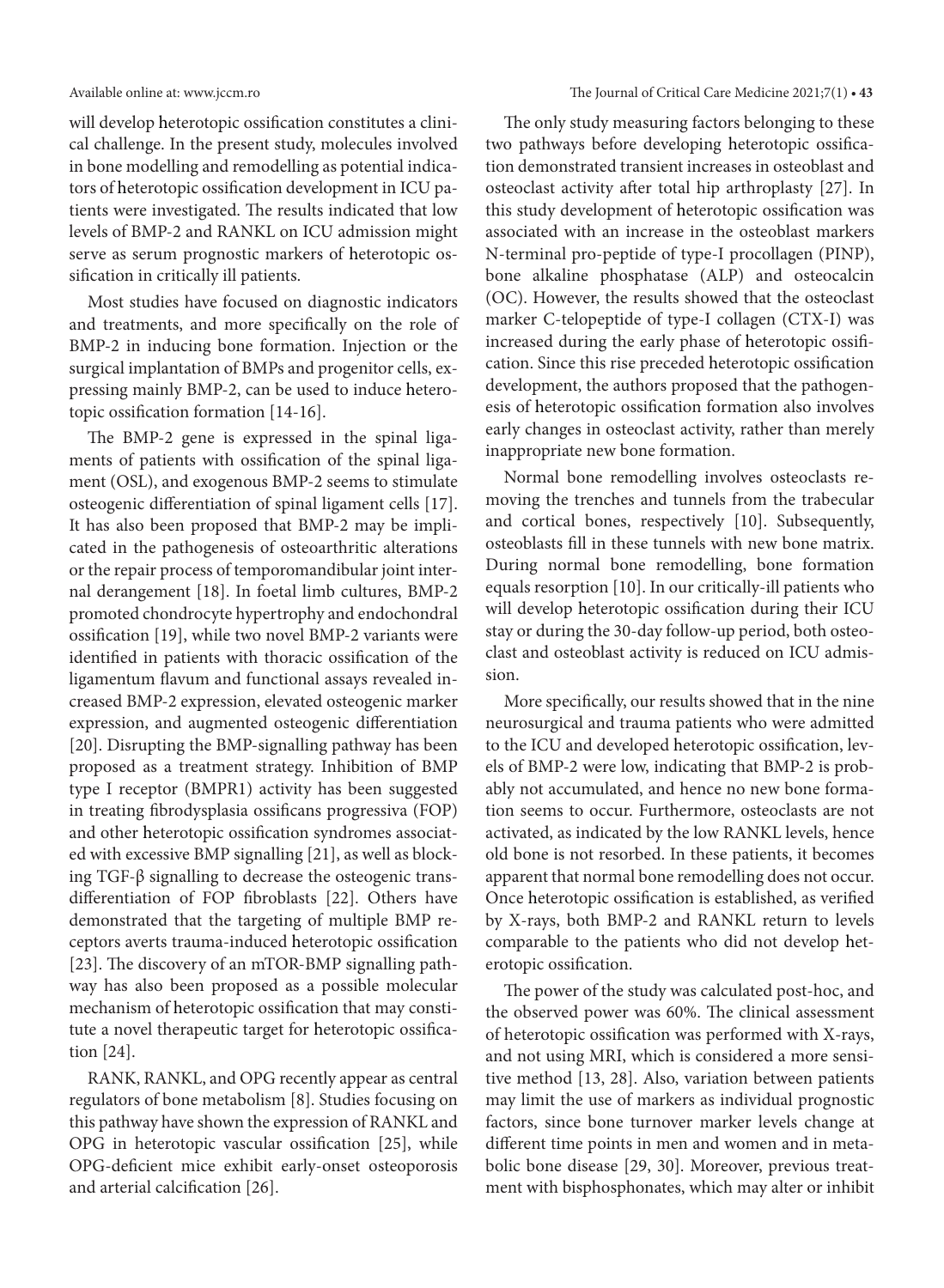**44 •** The Journal of Critical Care Medicine 2021;7(1) Available online at: www.jccm.ro

osteogenesis in a chronic way, were not recorded, nor were the levels of the biomarkers before ICU admission.

### **CONCLUSION**

In a critically-ill cohort, lower levels of both bone formation and resorption markers were observed on ICU admission in patients who eventually developed heterotopic ossification. The identification of reliable biomarkers might provide further insight into the pathogenesis of heterotopic ossification and may serve as an early prognostic tool for heterotopic ossification, especially given the absence of effective treatments.

### **Acknowledgements**

The authors would like to thank the nursing staff of the hospital's ICU for their assistance.

### **CONFLICT OF INTEREST**

None to declare.

# **References**

- 1. Potter BK, Burns TC, Lacap AP, Granville RR, Gajewski DA. Heterotopic ossification following traumatic and combatrelated amputations. Prevalence, risk factors, and preliminary results of excision. J Bone Joint Surg Am. 2007;89:476-86.
- 2. Sanchez-Duffhues G, Hiepen C, Knaus P, Ten Dijke P. Bone morphogenetic protein signalling in bone homeostasis. Bone 2015;80:43-59.
- 3. Grafe I, Alexander S, Peterson JR, et al. TGF-beta Family Signaling in Mesenchymal Differentiation. Cold Spring Harb Perspect Biol. 2018;10: a022202.
- 4. Kang Q, Song WX, Luo Q, et al. A comprehensive analysis of the dual roles of BMPs in regulating adipogenic and osteogenic differentiation of mesenchymal progenitor cells. Stem Cells Dev. 2009;18:545-59.
- 5. Luu HH, Song WX, Luo X, et al. Distinct roles of bone morphogenetic proteins in osteogenic differentiation of mesenchymal stem cells. J Orthop Res. 2007;25:665-77.
- 6. Wang YK, Sun WF, Liu XG, et al. Comparative study of serum levels of BMP-2 and heterotopic ossification in traumatic brain injury and fractures patients. Zhongguo Gu Shang. 2011;24:399-403.
- 7. Kang H, Dang AB, Joshi SK, et al. Novel mouse model of spinal cord injury-induced heterotopic ossification. J Rehabil Res Dev. 2014;51:1109-18.
- 8. Hofbauer LC, Schoppet M. Clinical implications of the

osteoprotegerin/RANKL/RANK system for bone and vascular diseases. JAMA 2004;292:490-5.

- 9. Boyce BF, Xing L. Functions of RANKL/RANK/OPG in bone modelling and remodelling. Arch Biochem Biophys. 2008;473:139-46.
- 10. Boyce BF, Xing L, Shakespeare W, et al. Regulation of bone remodelling and emerging breakthrough drugsfor osteoporosis and osteolytic bone metastases. Kidney Int Suppl. 2003:S2-5.
- 11. Sherman AL, Williams J. Patrick L. Banovac K. The value of serum creatine kinase in early diagnosis of heterotopic ossification. J Spinal Cord Med. 2003;26:227-30.
- 12. Singer M, Deutschman CS, Seymour CW, et al. The Third International Consensus Definitions for Sepsis and Septic Shock (Sepsis-3). JAMA 2016;315:801-10.
- 13. Argyropoulou MI, Kostandi E, Kosta P, et al. Heterotopic ossification of the knee joint in intensive care unit patients: early diagnosis with magnetic resonance imaging. Crit Care, 2006;10:R152.
- 14. Yano M, Kawao N, Okumoto K, Tamura Y, Okada K, Kaji H. Fibrodysplasia ossificans progressiva-related activated activinlike kinase signalling enhances osteoclast formation during heterotopic ossification in muscle tissues. J Biol Chem. 2014;289:16966-77.
- 15. Lounev VY, Ramachandran R, Wosczyna MN, Yamamoto M, Maidment AD, Shore EM, et al. Identification of progenitor cells that contribute to heterotopic skeletogenesis. J Bone Joint Surg Am. 2009;91:652-63.
- 16. Scott MA, Levi B, Askarinam A, et al. Brief review of models of ectopic bone formation. Stem Cells Dev. 2012;21:655-67.
- 17. Tanaka H, Nagai E, Murata H, et al. Involvement of bone morphogenic protein-2 (BMP-2) in the pathological ossification process of the spinal ligament. Rheumatology 2001;40:1163-8.
- 18. Suzuki T, Bessho K, Segami N, Nojima T, Iizuka T. Bone morphogenetic protein-2 in temporomandibular joints with internal derangement. Oral Surg Oral Med Oral Pathol Oral Radiol Endod. 1999;88:670-3.
- 19. Zhou N, Li Q, Lin X, et al. BMP2 induces chondrogenic differentiation, osteogenic differentiation and endochondral ossification in stem cells. Cell Tissue Res. 2016;366:101-11.
- 20. Qu X, Chen Z, Fan D, Xiang S, Sun C, Zeng Y, et al. Two novel BMP-2 variants identified in patients with thoracic ossification of the ligamentum flavum. Eur J Hum Genet 2017;25:565-571.
- 21. Yu PB, Deng DY, Lai CS, et al. BMP type I receptor inhibition reduces heterotopic [corrected] ossification. Nat Med. 2008;14:1363-9.
- 22. Micha D, Voermans E, Eekhoff MEW, et al. Inhibition of TGFbeta signalling decreases osteogenic differentiation of fibrodysplasia ossificans progressiva fibroblasts in a novel in vitro model of the disease. Bone 2016;84:169-180.
- 23. Agarwal S, Loder SJ, Breuler C, et al. Strategic Targeting of Multiple BMP Receptors Prevents Trauma-Induced Heterotopic Ossification. Mol Ther. 2017;25:1974-1987.
- 24. Wu J, Ren B, Shi F, Hua P, Lin H. BMP and mTOR signalling